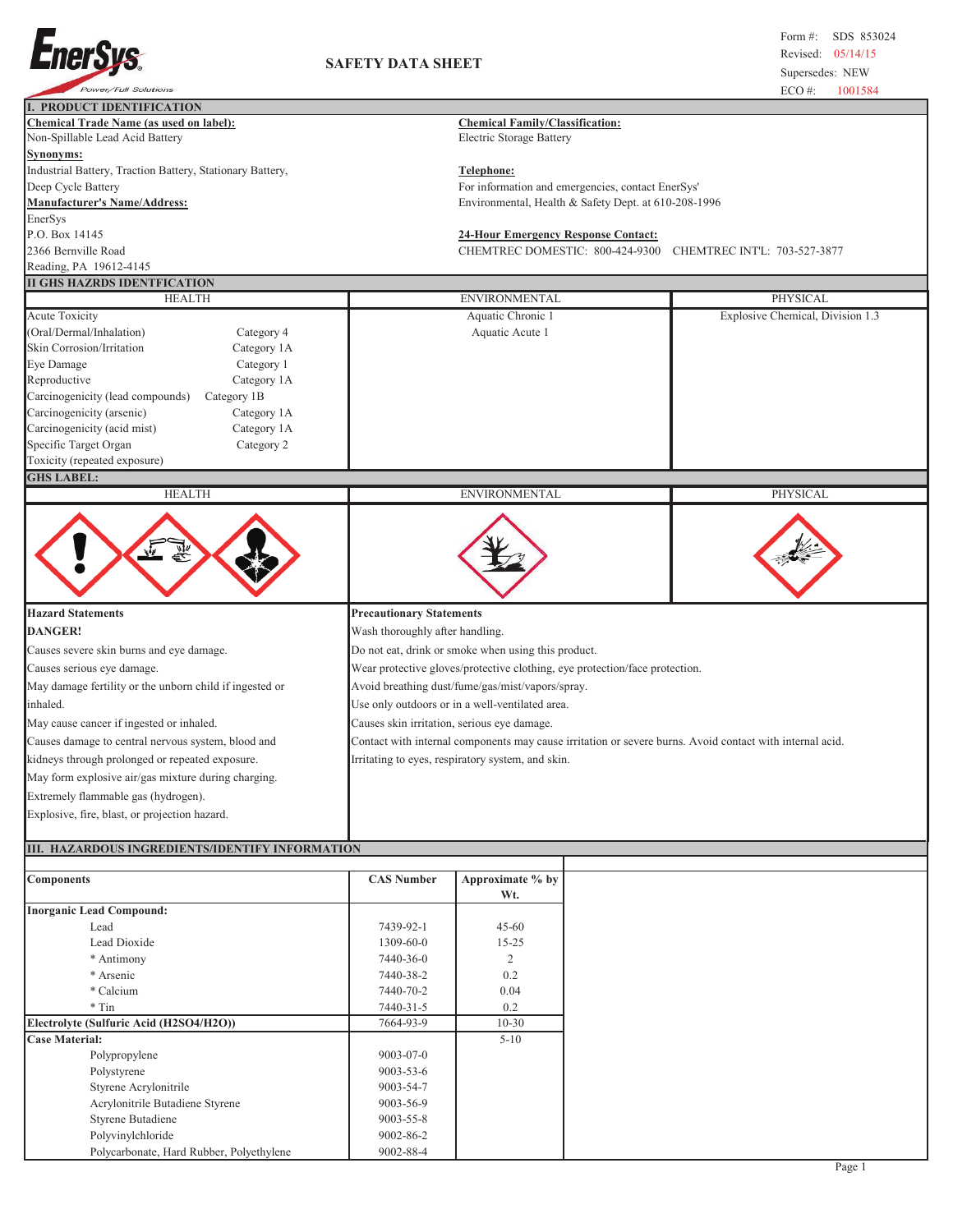

 **SAFETY DATA SHEET**

| <b>Power/Full Solutions</b>                                                                                                                                         |                                                                                                                                                                                                                                                                                                         |           |                                                       | $ECO \#$ :                                                                                                                                      | 1001584 |  |  |
|---------------------------------------------------------------------------------------------------------------------------------------------------------------------|---------------------------------------------------------------------------------------------------------------------------------------------------------------------------------------------------------------------------------------------------------------------------------------------------------|-----------|-------------------------------------------------------|-------------------------------------------------------------------------------------------------------------------------------------------------|---------|--|--|
| Other:                                                                                                                                                              |                                                                                                                                                                                                                                                                                                         |           |                                                       |                                                                                                                                                 |         |  |  |
| Silicon Dioxide (Gel batteries only)                                                                                                                                |                                                                                                                                                                                                                                                                                                         | 7631-86-9 | $1 - 5$                                               |                                                                                                                                                 |         |  |  |
| Sheet Molding Compound                                                                                                                                              |                                                                                                                                                                                                                                                                                                         |           |                                                       |                                                                                                                                                 |         |  |  |
| (Glass reinforced polyester)                                                                                                                                        |                                                                                                                                                                                                                                                                                                         |           |                                                       |                                                                                                                                                 |         |  |  |
|                                                                                                                                                                     |                                                                                                                                                                                                                                                                                                         |           |                                                       |                                                                                                                                                 |         |  |  |
|                                                                                                                                                                     | Inorganic lead and electrolyte (sulfuric acid) are the primary components of every battery manufactured by EnerSys.<br>Other ingredients may be present dependent upon battery type. Contact your EnerSys representative for additional information.                                                    |           |                                                       |                                                                                                                                                 |         |  |  |
| IV. FIRST AID MEASURES                                                                                                                                              |                                                                                                                                                                                                                                                                                                         |           |                                                       |                                                                                                                                                 |         |  |  |
| Inhalation:                                                                                                                                                         |                                                                                                                                                                                                                                                                                                         |           |                                                       |                                                                                                                                                 |         |  |  |
| Sulfuric Acid: Remove to fresh air immediately. If breathing is difficult, give oxygen. Consult a physician.                                                        |                                                                                                                                                                                                                                                                                                         |           |                                                       |                                                                                                                                                 |         |  |  |
|                                                                                                                                                                     | Lead: Remove from exposure, gargle, wash nose and lips; consult physician.                                                                                                                                                                                                                              |           |                                                       |                                                                                                                                                 |         |  |  |
|                                                                                                                                                                     |                                                                                                                                                                                                                                                                                                         |           |                                                       |                                                                                                                                                 |         |  |  |
|                                                                                                                                                                     | <b>Ingestion:</b>                                                                                                                                                                                                                                                                                       |           |                                                       |                                                                                                                                                 |         |  |  |
|                                                                                                                                                                     | Sulfuric Acid: Give large quantities of water; do not induce vomiting or aspiration into the lungs may occur and can cause permanent injury or death;                                                                                                                                                   |           |                                                       |                                                                                                                                                 |         |  |  |
| consult a physician.                                                                                                                                                |                                                                                                                                                                                                                                                                                                         |           |                                                       |                                                                                                                                                 |         |  |  |
| Lead: Consult physician immediately.                                                                                                                                |                                                                                                                                                                                                                                                                                                         |           |                                                       |                                                                                                                                                 |         |  |  |
| <u>Skin:</u>                                                                                                                                                        |                                                                                                                                                                                                                                                                                                         |           |                                                       |                                                                                                                                                 |         |  |  |
| Sulfuric Acid: Flush with large amounts of water for at least 15 minutes; remove contaminated clothing completely, including shoes.                                 |                                                                                                                                                                                                                                                                                                         |           |                                                       |                                                                                                                                                 |         |  |  |
| If symptoms persist, seek medical attention. Wash contaminated clothing before reuse. Discard contaminated shoes.                                                   |                                                                                                                                                                                                                                                                                                         |           |                                                       |                                                                                                                                                 |         |  |  |
| Lead: Wash immediately with soap and water.                                                                                                                         |                                                                                                                                                                                                                                                                                                         |           |                                                       |                                                                                                                                                 |         |  |  |
| Eyes:                                                                                                                                                               |                                                                                                                                                                                                                                                                                                         |           |                                                       |                                                                                                                                                 |         |  |  |
| Sulfuric Acid and Lead: Flush immediately with large amounts of water for a least 15 minutes while lifting lids                                                     |                                                                                                                                                                                                                                                                                                         |           |                                                       |                                                                                                                                                 |         |  |  |
| Seek immediate medical attention if eyes have been exposed directly to acid.                                                                                        |                                                                                                                                                                                                                                                                                                         |           |                                                       |                                                                                                                                                 |         |  |  |
| V. FIRE FIGHTING MEASURES                                                                                                                                           |                                                                                                                                                                                                                                                                                                         |           |                                                       |                                                                                                                                                 |         |  |  |
| Flash Point: N/A                                                                                                                                                    |                                                                                                                                                                                                                                                                                                         |           | <b>Flammable Limits:</b> LEL = $4.1\%$ (Hydrogen Gas) | $UEL = 74.2%$                                                                                                                                   |         |  |  |
| Extinguishing Media: CO2; foam; dry chemical. Do not use carbon dioxide directly on cells. Avoid breathing vapors. Use appropriate media for surrounding fire.      |                                                                                                                                                                                                                                                                                                         |           |                                                       |                                                                                                                                                 |         |  |  |
| <b>Special Fire Fighting Procedures:</b>                                                                                                                            |                                                                                                                                                                                                                                                                                                         |           |                                                       |                                                                                                                                                 |         |  |  |
|                                                                                                                                                                     |                                                                                                                                                                                                                                                                                                         |           |                                                       | If batteries are on charge, shut off power. Use positive pressure, self-contained breathing apparatus. Water applied to electrolyte generates   |         |  |  |
| heat and causes it to spatter. Wear acid-resistant clothing, gloves, face and eye protection.                                                                       |                                                                                                                                                                                                                                                                                                         |           |                                                       |                                                                                                                                                 |         |  |  |
| But note that strings of series connected batteries may still pose risk of electric shock even when charging equipment is shut down.                                |                                                                                                                                                                                                                                                                                                         |           |                                                       |                                                                                                                                                 |         |  |  |
| <b>Unusual Fire and Explosion Hazards:</b>                                                                                                                          |                                                                                                                                                                                                                                                                                                         |           |                                                       |                                                                                                                                                 |         |  |  |
|                                                                                                                                                                     |                                                                                                                                                                                                                                                                                                         |           |                                                       | Highly flammable hydrogen gas is generated during charging and operation of batteries. To avoid risk of fire or explosion, keep sparks or other |         |  |  |
|                                                                                                                                                                     |                                                                                                                                                                                                                                                                                                         |           |                                                       | sources of ignition away from batteries. Do not allow metallic materials to simultaneously contact negative and positive terminals of cells and |         |  |  |
| batteries. Follow manufacturer's instructions for installation and service.                                                                                         |                                                                                                                                                                                                                                                                                                         |           |                                                       |                                                                                                                                                 |         |  |  |
| VI. PRECAUTIONS FOR SAFE HANDLING AND USE                                                                                                                           |                                                                                                                                                                                                                                                                                                         |           |                                                       |                                                                                                                                                 |         |  |  |
| Spill or Leak Procedures:                                                                                                                                           |                                                                                                                                                                                                                                                                                                         |           |                                                       |                                                                                                                                                 |         |  |  |
|                                                                                                                                                                     |                                                                                                                                                                                                                                                                                                         |           |                                                       |                                                                                                                                                 |         |  |  |
|                                                                                                                                                                     | Stop flow of material, contain/absorb small spills with dry sand, earth, and vermiculite. Do not use combustible materials. If possible, carefully<br>neutralize spilled electrolyte with soda ash, sodium bicarbonate, lime, etc. Wear acid-resistant clothing, boots, gloves, and face shield. Do not |           |                                                       |                                                                                                                                                 |         |  |  |
| allow discharge of unneutralized acid to sewer. Acid must be managed in accordance with local, state, and federal requirements.                                     |                                                                                                                                                                                                                                                                                                         |           |                                                       |                                                                                                                                                 |         |  |  |
| Consult state environmental agency and/or federal EPA.                                                                                                              |                                                                                                                                                                                                                                                                                                         |           |                                                       |                                                                                                                                                 |         |  |  |
| VII. HANDLING AND STORAGE                                                                                                                                           |                                                                                                                                                                                                                                                                                                         |           |                                                       |                                                                                                                                                 |         |  |  |
| <b>Handling:</b>                                                                                                                                                    |                                                                                                                                                                                                                                                                                                         |           |                                                       |                                                                                                                                                 |         |  |  |
| Unless involved in recycling operations, do not breach the casing or empty the contents of the battery. Handle carefully and avoid tipping,                         |                                                                                                                                                                                                                                                                                                         |           |                                                       |                                                                                                                                                 |         |  |  |
|                                                                                                                                                                     |                                                                                                                                                                                                                                                                                                         |           |                                                       |                                                                                                                                                 |         |  |  |
| which may allow electrolyte leakage. There may be increasing risk of electric shock from strings of connected batteries.                                            |                                                                                                                                                                                                                                                                                                         |           |                                                       |                                                                                                                                                 |         |  |  |
| Keep containers tightly closed when not in use. If battery case is broken, avoid contact with internal components.                                                  |                                                                                                                                                                                                                                                                                                         |           |                                                       |                                                                                                                                                 |         |  |  |
| Keep vent caps on and cover terminals to prevent short circuits. Place cardboard between layers of stacked automotive batteries to avoid damage and short circuits. |                                                                                                                                                                                                                                                                                                         |           |                                                       |                                                                                                                                                 |         |  |  |
| Keep away from combustible materials, organic chemicals, reducing substances, metals, strong oxidizers and water. Use banding or stretch wrap to secure items for   |                                                                                                                                                                                                                                                                                                         |           |                                                       |                                                                                                                                                 |         |  |  |
| shipping.                                                                                                                                                           |                                                                                                                                                                                                                                                                                                         |           |                                                       |                                                                                                                                                 |         |  |  |
| Storage:                                                                                                                                                            |                                                                                                                                                                                                                                                                                                         |           |                                                       |                                                                                                                                                 |         |  |  |
| Store batteries in cool, dry, well-ventilated areas with impervious surfaces and adequate containment in the event of spills. Batteries should                      |                                                                                                                                                                                                                                                                                                         |           |                                                       |                                                                                                                                                 |         |  |  |
| also be stored under roof for protection against adverse weather conditions. Separate from incompatible materials. Store and handle only                            |                                                                                                                                                                                                                                                                                                         |           |                                                       |                                                                                                                                                 |         |  |  |
| in areas with adequate water supply and spill control. Avoid damage to containers. Keep away from fire, sparks and heat. Keep away from metallic objects could      |                                                                                                                                                                                                                                                                                                         |           |                                                       |                                                                                                                                                 |         |  |  |
|                                                                                                                                                                     | bridge the terminals on a battery and create a dangerous short-circuit.                                                                                                                                                                                                                                 |           |                                                       |                                                                                                                                                 |         |  |  |
| Charging:                                                                                                                                                           |                                                                                                                                                                                                                                                                                                         |           |                                                       |                                                                                                                                                 |         |  |  |
|                                                                                                                                                                     | There is a possible risk of electric shock from charging equipment and from strings of series connected batteries, whether or not being charged. Shut-off power to                                                                                                                                      |           |                                                       |                                                                                                                                                 |         |  |  |
| chargers whenever not in use and before detachment of any circuit connections. Batteries being charged will generate and release flammable hydrogen gas.            |                                                                                                                                                                                                                                                                                                         |           |                                                       |                                                                                                                                                 |         |  |  |
| Charging space should be ventilated. Keep battery vent caps in position. Prohibit smoking and avoid creation of flames and sparks nearby.                           |                                                                                                                                                                                                                                                                                                         |           |                                                       |                                                                                                                                                 |         |  |  |
|                                                                                                                                                                     | Wear face and eye protection when near batteries being charged.                                                                                                                                                                                                                                         |           |                                                       |                                                                                                                                                 |         |  |  |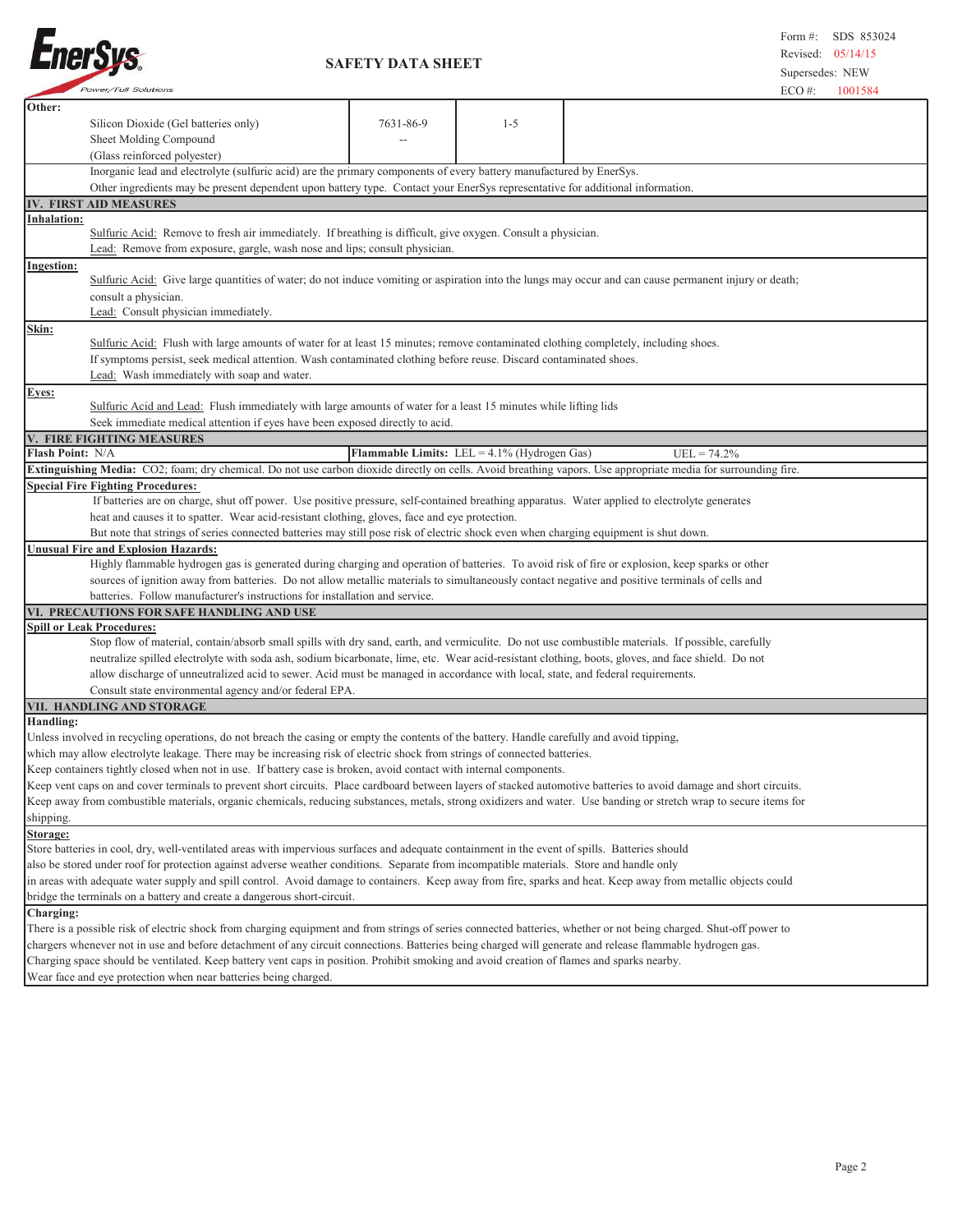

## **SAFETY DATA SHEET**

**VIII. EXPOSURE CONTROLS/PERSONAL PROTECTION Exposu** 

|                                                                                                                                                                                                                                                                                                                                                                                                                                                                                                                                                                                                                               | Exposure Limits (mg/m3) Note: N.E.= Not Established                                                                                              |                 |                                    |                   |                                          |               |  |  |
|-------------------------------------------------------------------------------------------------------------------------------------------------------------------------------------------------------------------------------------------------------------------------------------------------------------------------------------------------------------------------------------------------------------------------------------------------------------------------------------------------------------------------------------------------------------------------------------------------------------------------------|--------------------------------------------------------------------------------------------------------------------------------------------------|-----------------|------------------------------------|-------------------|------------------------------------------|---------------|--|--|
| <b>INGREDIENTS</b><br>(Chemical/Common Names)                                                                                                                                                                                                                                                                                                                                                                                                                                                                                                                                                                                 | <b>OSHA PEL</b>                                                                                                                                  | <b>ACGIH</b>    | <b>US NIOSH</b>                    | <b>Ouebec PEV</b> | Ontario OEL                              | <b>EU OEL</b> |  |  |
| Lead and Lead Compounds<br>(inorganic)                                                                                                                                                                                                                                                                                                                                                                                                                                                                                                                                                                                        | 0.05                                                                                                                                             | 0.05            | 0.05                               | 0.05              | 0.05                                     | 0.15(b)       |  |  |
| Antimony                                                                                                                                                                                                                                                                                                                                                                                                                                                                                                                                                                                                                      | 0.5                                                                                                                                              | 0.5             | 0.5                                | 0.5               | 0.5                                      | $0.5$ (b,e)   |  |  |
| Arsenic                                                                                                                                                                                                                                                                                                                                                                                                                                                                                                                                                                                                                       | 0.01                                                                                                                                             | 0.01            | 0.002                              | 0.2               | 0.01                                     | N.E           |  |  |
| Calcium                                                                                                                                                                                                                                                                                                                                                                                                                                                                                                                                                                                                                       | N.E                                                                                                                                              | N.E             | N.E                                | N.E               | N.E                                      | N.E           |  |  |
| Tin                                                                                                                                                                                                                                                                                                                                                                                                                                                                                                                                                                                                                           | $\overline{2}$                                                                                                                                   | $\overline{2}$  | $\overline{c}$                     | $\overline{2}$    | 2                                        | N.E           |  |  |
| Electrolyte (Sulfuric Acid)                                                                                                                                                                                                                                                                                                                                                                                                                                                                                                                                                                                                   | $\mathbf{1}$                                                                                                                                     | 0.2             | $\mathbf{1}$                       | $\mathbf{1}$      | 0.2                                      | 0.05(c)       |  |  |
| Polypropylene                                                                                                                                                                                                                                                                                                                                                                                                                                                                                                                                                                                                                 | N.E                                                                                                                                              | N.E             | N.E                                | N.E               | $N.E$                                    | N.E           |  |  |
| Polystyrene                                                                                                                                                                                                                                                                                                                                                                                                                                                                                                                                                                                                                   | N.E                                                                                                                                              | N.E             | N.E                                | N.E               | N.E                                      | N.E           |  |  |
| Styrene Acrylonitrile                                                                                                                                                                                                                                                                                                                                                                                                                                                                                                                                                                                                         | N.E                                                                                                                                              | N.E             | N.E                                | N.E               | N.E                                      | N.E           |  |  |
| Acrylonitrile Butadiene                                                                                                                                                                                                                                                                                                                                                                                                                                                                                                                                                                                                       |                                                                                                                                                  |                 |                                    |                   |                                          |               |  |  |
| Styrene                                                                                                                                                                                                                                                                                                                                                                                                                                                                                                                                                                                                                       | N.E                                                                                                                                              | N.E             | N.E                                | N.E               | N.E                                      | N.E           |  |  |
| Styrene Butadiene                                                                                                                                                                                                                                                                                                                                                                                                                                                                                                                                                                                                             | N.E                                                                                                                                              | N.E             | N.E                                | N.E               | N.E                                      | N.E           |  |  |
| Polyvinylchloride                                                                                                                                                                                                                                                                                                                                                                                                                                                                                                                                                                                                             | N.E                                                                                                                                              | N.E             | N.E                                | N.E               | 1                                        | N.E           |  |  |
| Polycarbonate, Hard                                                                                                                                                                                                                                                                                                                                                                                                                                                                                                                                                                                                           |                                                                                                                                                  |                 |                                    |                   |                                          |               |  |  |
| Rubber, Polyethylene                                                                                                                                                                                                                                                                                                                                                                                                                                                                                                                                                                                                          | N.E                                                                                                                                              | N.E             | N.E                                | N.E               | N.E                                      | N.E           |  |  |
| Silicon Dioxide                                                                                                                                                                                                                                                                                                                                                                                                                                                                                                                                                                                                               |                                                                                                                                                  |                 |                                    |                   |                                          |               |  |  |
| (Gel Batteries Only)                                                                                                                                                                                                                                                                                                                                                                                                                                                                                                                                                                                                          | N.E                                                                                                                                              | N.E             | N.E                                | N.E               | N.E                                      | N.E           |  |  |
| Sheet Molding Compound<br>(Glass reinforced polyester)<br><b>NOTES:</b><br>(b) As inhalable aerosol                                                                                                                                                                                                                                                                                                                                                                                                                                                                                                                           | N.E                                                                                                                                              | N.E             | N.E                                | N.E               | N.E                                      | N.E           |  |  |
| (c) Thoracic fraction<br>(e) Based on OEL;s Of Austria, Belgium, Denmark, France, Netherlands, Switzerland, & U.K.                                                                                                                                                                                                                                                                                                                                                                                                                                                                                                            |                                                                                                                                                  |                 |                                    |                   |                                          |               |  |  |
| <b>Engineering Controls (Ventilation):</b><br>Store and handle in well-ventilated area. If mechanical ventilation is used, components must be acid-resistant.<br>Handle batteries cautiously to avoid spills. Make certain vent caps are on securely. Avoid contact with internal components. Wear protective<br>clothing, eye and face protection when filling, charging or handling batteries. Do not allow metallic materials to simultaneously contact both the<br>positive and negative terminals of the batteries. Charge the batteries in areas with adequate ventilation. General dilution ventilation is acceptable. |                                                                                                                                                  |                 |                                    |                   |                                          |               |  |  |
| <b>Respiratory Protection (NIOSH/MSHA approved):</b><br>None required under normal conditions. When concentrations of sulfuric acid mist are known to exceed the PEL, use NIOSH or MSHA-approved<br>respiratory protection.                                                                                                                                                                                                                                                                                                                                                                                                   |                                                                                                                                                  |                 |                                    |                   |                                          |               |  |  |
| <b>Skin Protection:</b>                                                                                                                                                                                                                                                                                                                                                                                                                                                                                                                                                                                                       | If battery case is damaged, use rubber or plastic acid-resistant gloves with elbow-length gauntlet, acid-resistant apron, clothing and boots.    |                 |                                    |                   |                                          |               |  |  |
| <b>Eye Protection:</b>                                                                                                                                                                                                                                                                                                                                                                                                                                                                                                                                                                                                        | If battery case is damaged, use chemical goggles or face shield.                                                                                 |                 |                                    |                   |                                          |               |  |  |
| <b>Other Protection:</b>                                                                                                                                                                                                                                                                                                                                                                                                                                                                                                                                                                                                      |                                                                                                                                                  |                 |                                    |                   |                                          |               |  |  |
| In areas where sulfuric acid is handled in concentrations greater then 1%, emergency eyewash stations and showers should be provided,<br>with unlimited water supply. Acid-resistant apron. Under severe exposure emergency conditions, wear acid-resistant clothing and boots.<br>Face shield recommended when adding water or electrolyte to batteries, wash hands after handling.                                                                                                                                                                                                                                          |                                                                                                                                                  |                 |                                    |                   |                                          |               |  |  |
| IX. PHYSICAL AND CHEMICAL PROPERTIES                                                                                                                                                                                                                                                                                                                                                                                                                                                                                                                                                                                          |                                                                                                                                                  |                 |                                    |                   |                                          |               |  |  |
| Properties Listed Below are for Electrolyte:                                                                                                                                                                                                                                                                                                                                                                                                                                                                                                                                                                                  |                                                                                                                                                  |                 |                                    |                   |                                          |               |  |  |
| <b>Boiling Point:</b>                                                                                                                                                                                                                                                                                                                                                                                                                                                                                                                                                                                                         |                                                                                                                                                  | $203 - 240$ °F  | Specific Gravity (H2O = 1):        |                   | 1.215 to 1.350                           |               |  |  |
| <b>Melting Point:</b>                                                                                                                                                                                                                                                                                                                                                                                                                                                                                                                                                                                                         |                                                                                                                                                  | N/A             | Vapor Pressure (mm Hg):            |                   | 10                                       |               |  |  |
| <b>Solubility in Water:</b>                                                                                                                                                                                                                                                                                                                                                                                                                                                                                                                                                                                                   |                                                                                                                                                  | 100%            | Vapor Density ( $AIR = 1$ ):       |                   | Greater than 1                           |               |  |  |
|                                                                                                                                                                                                                                                                                                                                                                                                                                                                                                                                                                                                                               | Evaporation Rate: (Butyl Acetate = 1)                                                                                                            | Less than 1     | % Volatile by Weight:              |                   | N/A                                      |               |  |  |
|                                                                                                                                                                                                                                                                                                                                                                                                                                                                                                                                                                                                                               | pH:                                                                                                                                              | $\sim$ 1 to 2   | <b>Flash Point:</b>                |                   | Below room temperature (as hydrogen gas) |               |  |  |
| <b>LEL (Lower Explosive Limit)</b>                                                                                                                                                                                                                                                                                                                                                                                                                                                                                                                                                                                            |                                                                                                                                                  | 4.1% (Hydrogen) | <b>UEL (Upper Explosive Limit)</b> |                   | 74.2% (Hydrogen)                         |               |  |  |
|                                                                                                                                                                                                                                                                                                                                                                                                                                                                                                                                                                                                                               |                                                                                                                                                  |                 |                                    |                   |                                          |               |  |  |
|                                                                                                                                                                                                                                                                                                                                                                                                                                                                                                                                                                                                                               | Manufactured article; no apparent odor.<br>Electrolyte is a clear liquid with a sharp, penetrating, pungent odor.<br><b>Appearance and Odor:</b> |                 |                                    |                   |                                          |               |  |  |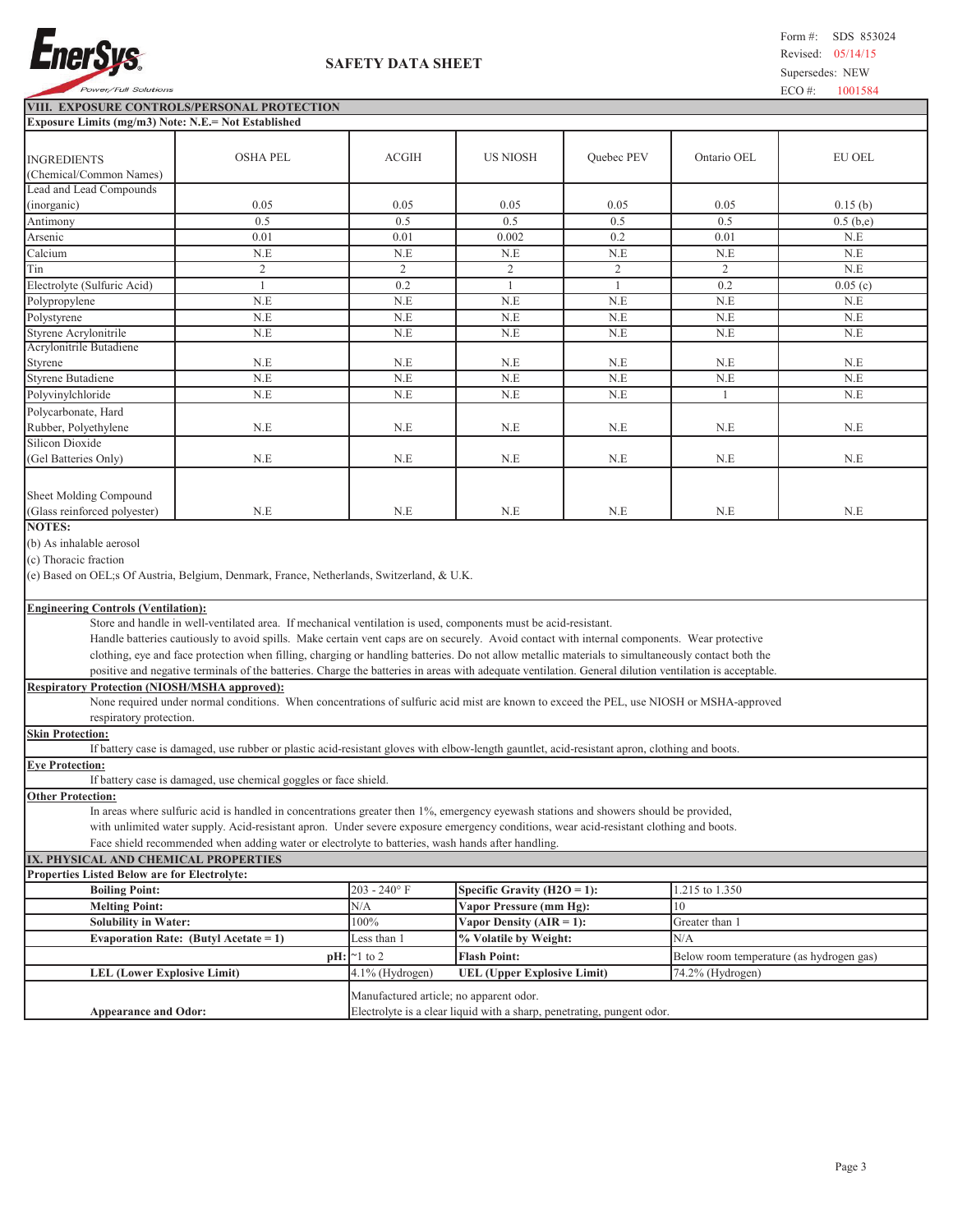

 **SAFETY DATA SHEET**

| X. REACTIVITY DATA                                                                                                                                   |
|------------------------------------------------------------------------------------------------------------------------------------------------------|
| Stability: Stable X<br>Unstable                                                                                                                      |
| This product is stable under normal conditions at ambient temperature                                                                                |
| Conditions To Avoid: Prolonged overcharge; sources of ignition                                                                                       |
| Incompatibility: (Materials to avoid)                                                                                                                |
| Sulfuric Acid: Contact with combustibles and organic materials may cause fire and explosion. Also reacts violently with strong reducing agents,      |
| metals, sulfur trioxide gas, strong oxidizers and water. Contact with metals may produce toxic sulfur dioxide fumes and may release flammable        |
| hydrogen gas.                                                                                                                                        |
| Lead Compounds: Avoid contact with strong acids, bases, halides, halogenates, potassium nitrate, permanganate, peroxides, nascent hydrogen           |
| and reducing agents.                                                                                                                                 |
| Arsenic compounds: strong oxidizers; bromine azide. NOTE: hydrogen gas can react with inorganic arsenic to form the highly toxic gas-arsine.         |
| <b>Hazardous Decomposition Products:</b>                                                                                                             |
| Sulfuric Acid: Sulfur trioxide, carbon monoxide, sulfuric acid mist, sulfur dioxide, and hydrogen sulfide.                                           |
| Lead Compounds: High temperatures likely to produce toxic metal fume, vapor, or dust; contact with strong acid or base or presence of nascent        |
| hydrogen may generate highly toxic arsine gas.                                                                                                       |
| Hazardous Polymerization:                                                                                                                            |
| Will not occur                                                                                                                                       |
| XI. TOXICOLOGICAL INFORMATION                                                                                                                        |
| <b>Routes of Entry:</b>                                                                                                                              |
| Sulfuric Acid: Harmful by all routes of entry.                                                                                                       |
| Lead Compounds: Hazardous exposure can occur only when product is heated, oxidized or otherwise processed or damaged to create dust, vapor           |
| or fume. The presence of nascent hydrogen may generate highly toxic arsine gas.                                                                      |
| Inhalation:                                                                                                                                          |
| Sulfuric Acid: Breathing of sulfuric acid vapors or mists may cause severe respiratory irritation.                                                   |
| Lead Compounds: Inhalation of lead dust or fumes may cause irritation of upper respiratory tract and lungs.                                          |
| Ingestion:                                                                                                                                           |
| Sulfuric Acid: May cause severe irritation of mouth, throat, esophagus and stomach.                                                                  |
| Lead Compounds: Acute ingestion may cause abdominal pain, nausea, vomiting, diarrhea and severe cramping. This may lead rapidly to systemic          |
| toxicity and must be treated by a physician.                                                                                                         |
| <b>Skin Contact:</b>                                                                                                                                 |
| Sulfuric Acid: Severe irritation, burns and ulceration.                                                                                              |
| Lead Compounds: Not absorbed through the skin.                                                                                                       |
| Arsenic Compounds: Contact may cause dermatitis and skin hyper pigmentation.                                                                         |
| <b>Eye Contact:</b>                                                                                                                                  |
| Sulfuric Acid: Severe irritation, burns, cornea damage, and blindness.                                                                               |
| Lead Components: May cause eye irritation.                                                                                                           |
| <b>Effects of Overexposure - Acute:</b>                                                                                                              |
| Sulfuric Acid: Severe skin irritation, damage to cornea, upper respiratory irritation.                                                               |
| Lead Compounds: Symptoms of toxicity include headache, fatigue, abdominal pain, loss of appetite, muscular aches and weakness, sleep                 |
| disturbances and irritability.                                                                                                                       |
| <b>Effects of Overexposure - Chronic:</b>                                                                                                            |
| Sulfuric Acid: Possible erosion of tooth enamel, inflammation of nose, throat and bronchial tubes.                                                   |
| Lead Compounds: Anemia; neuropathy, particularly of the motor nerves, with wrist drop; kidney damage; reproductive changes in males and              |
|                                                                                                                                                      |
| females. Repeated exposure to lead and lead compounds in the workplace may result in nervous system toxicity. Some toxicologists report abnormal     |
| conduction velocities in persons with blood lead levels of 50mcg/100 ml or higher. Heavy lead exposure may result in central nervous system damage,  |
| encephalopathy and damage to the blood-forming (hematopoietic) tissues.                                                                              |
| Carcinogenicity:                                                                                                                                     |
| Sulfuric Acid: The International Agency for Research on Cancer (IARC) has classified "strong inorganic acid mist containing sulfuric acid" as a      |
| Group 1 carcinogen, a substance that is carcinogenic to humans. This classification does not apply to liquid forms of sulfuric acid or sulfuric      |
| acid solutions contained within a battery. Inorganic acid mist (sulfuric acid mist) is not generated under normal use of this product. Misuse of the |
| product, such as overcharging, may result in the generation of sulfuric acid mist.                                                                   |
| Lead Compounds: Lead is listed as a Group 2A carcinogen, likely in animals at extreme doses. Per the guidance found in OSHA 29 CFR 1910.1200         |
| Appendix F, this is approximately equivalent to GHS Category 1B. Proof of carcinogenicity in humans is lacking at present.                           |
| Arsenic: Arsenic is listed by IARC as a Group 1 - carcinogenic to humans. Per the guidance found in OSHA 29 CFR 1910.1200 Appendix F, this is        |
| approximately equivalent to GHS Category 1A.                                                                                                         |
| <b>Medical Conditions Generally Aggravated by Exposure:</b>                                                                                          |
| Overexposure to sulfuric acid mist may cause lung damage and aggravate pulmonary conditions. Contact of sulfuric acid with skin may aggravate        |
| diseases such as eczema and contact dermatitis. Lead and its compounds can aggravate some forms of kidney, liver and neurologic diseases.            |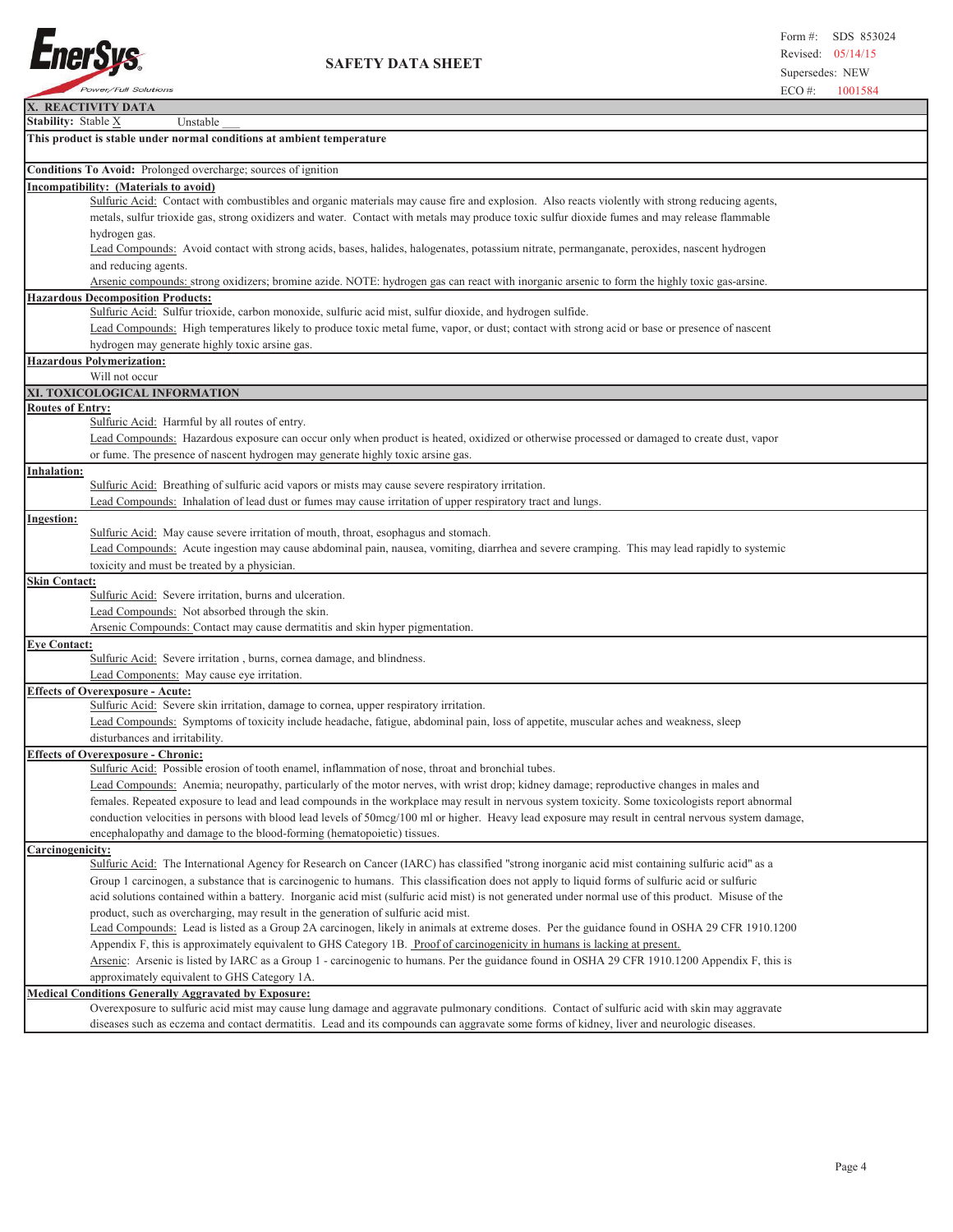

| <b>Acute Toxicity:</b>                                                                                                                                  |
|---------------------------------------------------------------------------------------------------------------------------------------------------------|
| Inhalation LD50:                                                                                                                                        |
| Electrolyte: LC50 rat: 375 mg/m3; LC50: guinea pig: 510 mg/m3                                                                                           |
| Elemental Lead: Acute Toxicity Point Estimate $= 4500$ ppmV (based on lead bullion)                                                                     |
| Elemental arsenic: No data                                                                                                                              |
|                                                                                                                                                         |
| Oral LD50:                                                                                                                                              |
| Electrolyte: rat: 2140 mg/kg                                                                                                                            |
| Elemental lead: Acute Toxicity Estimate (ATE) = 500 mg/kg body weight (based on lead bullion)                                                           |
| Elemental arsenic: LD50 mouse: 145 mg/kg                                                                                                                |
| Elemental Antimony: LD50 rat: 100 mg/kg                                                                                                                 |
|                                                                                                                                                         |
| <b>Additional Health Data:</b>                                                                                                                          |
| All heavy metals, including the hazardous ingredients in this product, are taken into the body primarily by inhalation and ingestion.                   |
| Most inhalation problems can be avoided by adequate precautions such as ventilation and respiratory protection covered in Section 8.                    |
| Follow good personal hygiene to avoid inhalation and ingestion: wash hands, face, neck and arms thoroughly before eating, smoking or leaving the        |
| worksite. Keep contaminated clothing out of non-contaminated areas, or wear cover clothing when in such areas. Restrict the use and presence of food,   |
| tobacco and cosmetics to non-contaminated areas. Work clothes and work equipment used in contaminated areas must remain in designated areas and         |
| never taken home or laundered with personal non-contaminated clothing. This product is intended for industrial use only and should be isolated from     |
| children and their environment.                                                                                                                         |
|                                                                                                                                                         |
| The 19 <sup>th</sup> Amendment to EC Directive 67/548/EEC classified lead compounds, but not lead in metal form, as possibly toxic to reproduction.     |
| Risk phrase 61: May cause harm to the unborn child, applies to lead compounds, especially soluble forms.                                                |
|                                                                                                                                                         |
|                                                                                                                                                         |
| XII. ECOLOGICAL INFORMATION<br><b>Environmental Fate:</b>                                                                                               |
|                                                                                                                                                         |
| Lead is very persistent in soil and sediments. No data on environmental degradation. Mobility of metallic lead between ecological compartments is slow. |
| Bioaccumulation of lead occurs in aquatic and terrestrial animals and plants but little bioaccumulation occurs through the food chain.                  |
| Most studies include lead compounds and not elemental lead.                                                                                             |
| <b>Environmental Toxicity: Aquatic Toxicity:</b><br>Sulfuric acid:<br>24-hr LC50, freshwater fish (Brachydanio rerio): 82 mg/L                          |
|                                                                                                                                                         |
| 96 hr-LOEC, freshwater fish (Cyprinus carpio): 22 mg/L<br>Lead:                                                                                         |
| 48 hr LC50 (modeled for aquatic invertebrates): <1 mg/L, based on lead bullion<br>Arsenic:                                                              |
| 24 hr LC50, freshwater fish (Carrassisus auratus) > 5000 g/L.<br><b>Additional Information:</b>                                                         |
| · No known effects on stratospheric ozone depletion.                                                                                                    |
|                                                                                                                                                         |
| · Volatile organic compounds: 0% (by Volume)                                                                                                            |
| · Water Endangering Class (WGK): NA<br>XIII. DISPOSAL CONSIDERATIONS (UNITED STATES)                                                                    |
| Spent batteries: Send to secondary lead smelter for recycling. Spent lead-acid batteries are not regulated as hazardous waste when the requirements of  |
| 40 CFR Section 266.80 are met. This should be managed in accordance with approved local, state and federal requirements. Consult state environmental    |
| agency and/or federal EPA.                                                                                                                              |
| Electrolyte:                                                                                                                                            |
| Place neutralized slurry into sealed containers and handle as applicable with state and federal regulations. Large water-diluted spills, after          |
| neutralization and testing, should be managed in accordance with approved local, state and federal requirements. Consult state environmental            |
| agency and/or federal EPA.                                                                                                                              |

Following local, State/Provincial, and Federal/National regulations applicable to end-of-life characteristics will be the responsibility of the end-user.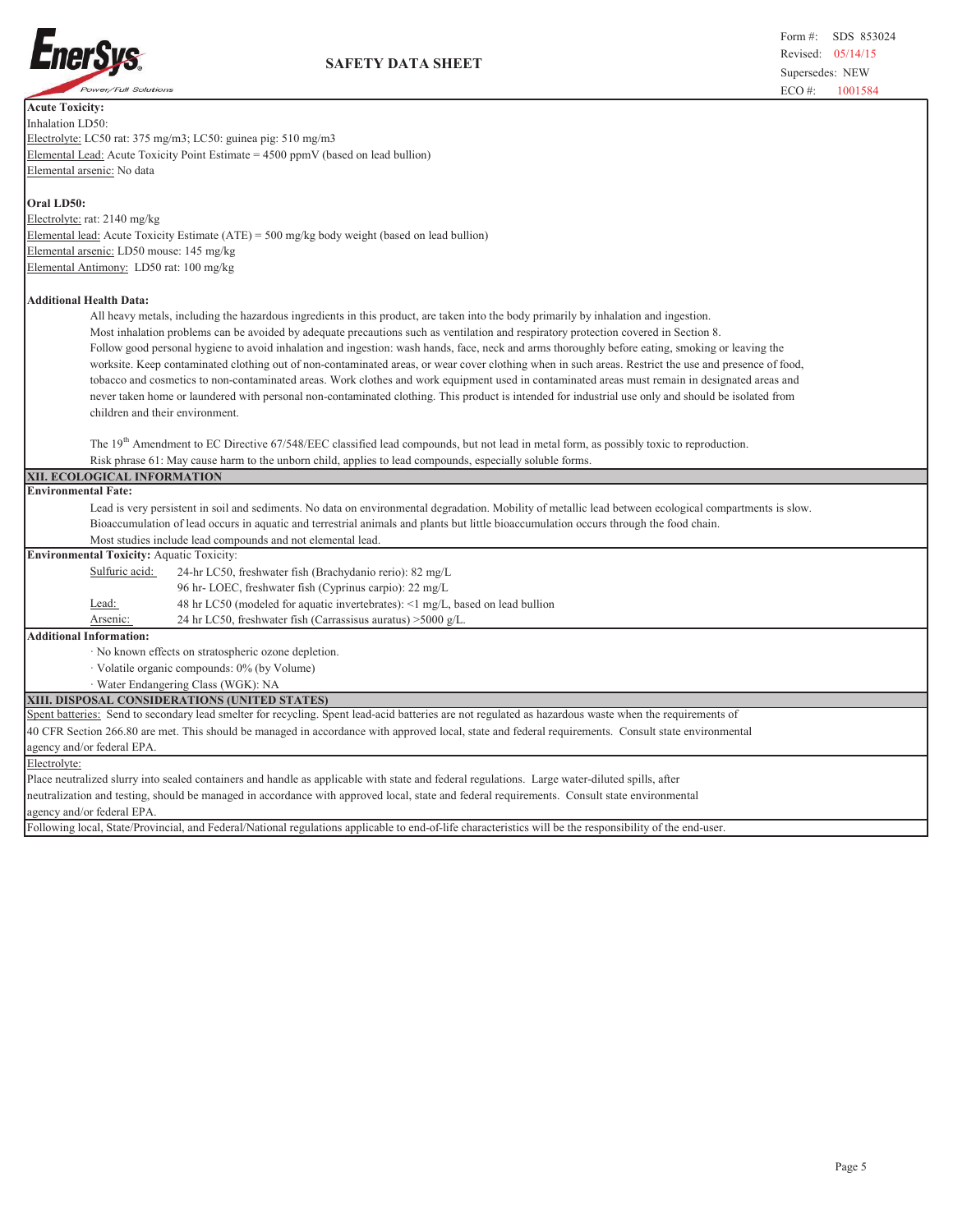

I

 **SAFETY DATA SHEET**

|                            | <b>POWER/FUIL SOLUTIONS</b>                                                                                                                                                                                                                                                                              |            | $ECO \#$                                                                                                                                                       | 1001584 |  |  |  |
|----------------------------|----------------------------------------------------------------------------------------------------------------------------------------------------------------------------------------------------------------------------------------------------------------------------------------------------------|------------|----------------------------------------------------------------------------------------------------------------------------------------------------------------|---------|--|--|--|
|                            | XIV. TRANSPORT INFORMATION                                                                                                                                                                                                                                                                               |            |                                                                                                                                                                |         |  |  |  |
| U.S. DOT:                  |                                                                                                                                                                                                                                                                                                          |            |                                                                                                                                                                |         |  |  |  |
|                            | Excepted from the hazardous materials regulations (HMR) because the batteries meet the requirements of 49 CFR 173.159(f) and 49 CFR 173.159a                                                                                                                                                             |            |                                                                                                                                                                |         |  |  |  |
|                            |                                                                                                                                                                                                                                                                                                          |            | of the U.S. Department of Transportation/s HMR. Battery and outer package must be marked " NONSPILLABLE" or "NONSPILLABLE BATTERY"                             |         |  |  |  |
|                            | Battery terminals must be protected against short circuits.                                                                                                                                                                                                                                              |            |                                                                                                                                                                |         |  |  |  |
|                            | <b>IATA Dangerous Goods Regulations DGR:</b>                                                                                                                                                                                                                                                             |            |                                                                                                                                                                |         |  |  |  |
|                            | Excepted from the dangerous goods regulations because the batteries meet the requirements of Packing Instruction 872 and Special Provisions A67 of<br>the International Air Transportation Association (IATA) Dangerous goods Regulations and International Civil Aviation Organization (ICAO) Technical |            |                                                                                                                                                                |         |  |  |  |
|                            | Instructions. Battery Terminals must be protected against short circuits.                                                                                                                                                                                                                                |            |                                                                                                                                                                |         |  |  |  |
|                            |                                                                                                                                                                                                                                                                                                          |            |                                                                                                                                                                |         |  |  |  |
|                            |                                                                                                                                                                                                                                                                                                          |            |                                                                                                                                                                |         |  |  |  |
| <b>IMDG:</b>               | The words "NOT RESTRICTED", SPECIAL PROVISION A67" must be provided on an airway bill when air waybill is issued.                                                                                                                                                                                        |            |                                                                                                                                                                |         |  |  |  |
|                            | Excepted from the dangerous goods regulations for transport by sea because the batteries meet the requirements of Special Provision 238 of the                                                                                                                                                           |            |                                                                                                                                                                |         |  |  |  |
|                            | International Maritime Dangerous Goods (IMDG CODE). Battery terminals must be protected against short circuits.                                                                                                                                                                                          |            |                                                                                                                                                                |         |  |  |  |
|                            | XV. REGULATORY INFORMATION                                                                                                                                                                                                                                                                               |            |                                                                                                                                                                |         |  |  |  |
| <b>UNITED STATES:</b>      |                                                                                                                                                                                                                                                                                                          |            |                                                                                                                                                                |         |  |  |  |
| <b>EPA SARA Title III:</b> |                                                                                                                                                                                                                                                                                                          |            |                                                                                                                                                                |         |  |  |  |
|                            | Section 302 EPCRA Extremely Hazardous Substances (EHS):                                                                                                                                                                                                                                                  |            |                                                                                                                                                                |         |  |  |  |
|                            | Sulfuric acid is a listed "Extremely Hazardous Substance" under EPCRA, with a Threshold Planning Quantity (TPQ) of 1,000 lbs.                                                                                                                                                                            |            |                                                                                                                                                                |         |  |  |  |
|                            |                                                                                                                                                                                                                                                                                                          |            | EPCRA Section 302 notification is required if 1000 lbs or more of sulfuric acid is present at one site (40 CFR 370.10). For more information consult           |         |  |  |  |
|                            | 40 CFR Part 355. The quantity of sulfuric acid will vary by battery type. Contact your EnerSys representative for additional information.                                                                                                                                                                |            |                                                                                                                                                                |         |  |  |  |
|                            | Section 304 CERCLA Hazardous Substances:                                                                                                                                                                                                                                                                 |            |                                                                                                                                                                |         |  |  |  |
|                            | Reportable Quantity (RQ) for spilled 100% sulfuric acid under CERCLA (Superfund) and                                                                                                                                                                                                                     |            |                                                                                                                                                                |         |  |  |  |
|                            |                                                                                                                                                                                                                                                                                                          |            | EPCRA (Emergency Planning and Community Right to Know Act) is 1,000 lbs. State and local reportable quantities for spilled sulfuric acid may vary.             |         |  |  |  |
|                            | Section 311/312 Hazard Categorization:                                                                                                                                                                                                                                                                   |            |                                                                                                                                                                |         |  |  |  |
|                            |                                                                                                                                                                                                                                                                                                          |            | EPCRA Section 312 Tier Two reporting is required for non-automotive batteries if sulfuric acid is present in quantities of 500 lbs or more and/or if lead is   |         |  |  |  |
|                            | present in quantities of 10,000 lbs or more. For more information consult 40 CFR 370.10 and 40 CFR 370.40.                                                                                                                                                                                               |            |                                                                                                                                                                |         |  |  |  |
|                            | Section 313 EPCRA Toxic Substances:                                                                                                                                                                                                                                                                      |            |                                                                                                                                                                |         |  |  |  |
|                            |                                                                                                                                                                                                                                                                                                          |            | 40 CFR section 372.38 (b) states: If a toxic chemical is present in an article at a covered facility, a person is not required to consider the quantity of the |         |  |  |  |
|                            |                                                                                                                                                                                                                                                                                                          |            | toxic chemical present in such article when determining whether an applicable threshold has been met under § 372.25, § 372.27, or § 372.28 or                  |         |  |  |  |
|                            |                                                                                                                                                                                                                                                                                                          |            | determining the amount of release to be reported under § 372.30. This exemption applies whether the person received the article from another person            |         |  |  |  |
|                            | or the person produced the article. However, this exemption applies only to the quantity of the toxic chemical present in the article.                                                                                                                                                                   |            |                                                                                                                                                                |         |  |  |  |
|                            |                                                                                                                                                                                                                                                                                                          |            |                                                                                                                                                                |         |  |  |  |
| Supplier Notification:     |                                                                                                                                                                                                                                                                                                          |            |                                                                                                                                                                |         |  |  |  |
|                            |                                                                                                                                                                                                                                                                                                          |            | This product contains toxic chemicals, which may be reportable under EPCRA Section 313 Toxic Chemical Release Inventory (Form R) requirements.                 |         |  |  |  |
|                            |                                                                                                                                                                                                                                                                                                          |            | If you are a manufacturing facility under SIC codes 20 through 39, the following information is provided to enable you to complete the required reports:       |         |  |  |  |
|                            |                                                                                                                                                                                                                                                                                                          |            |                                                                                                                                                                |         |  |  |  |
|                            | Toxic Chemical                                                                                                                                                                                                                                                                                           | CAS Number | Approximate % by Wt.                                                                                                                                           |         |  |  |  |
|                            | Lead                                                                                                                                                                                                                                                                                                     | 7439-92-1  | 60                                                                                                                                                             |         |  |  |  |
|                            | Electrolyte                                                                                                                                                                                                                                                                                              | 7664-93-9  | $10 - 30$                                                                                                                                                      |         |  |  |  |
|                            | (Sulfuric Acid (H2SO4/H2O))                                                                                                                                                                                                                                                                              |            |                                                                                                                                                                |         |  |  |  |
|                            | * Antimony                                                                                                                                                                                                                                                                                               | 7440-36-0  | 2                                                                                                                                                              |         |  |  |  |
|                            | * Arsenic                                                                                                                                                                                                                                                                                                | 7440-38-2  | 0.2                                                                                                                                                            |         |  |  |  |
|                            | Tin                                                                                                                                                                                                                                                                                                      | 7440-31-5  | 0.2                                                                                                                                                            |         |  |  |  |
|                            | See 40 CRG Part 370 for more details.                                                                                                                                                                                                                                                                    |            |                                                                                                                                                                |         |  |  |  |
|                            |                                                                                                                                                                                                                                                                                                          |            |                                                                                                                                                                |         |  |  |  |
|                            |                                                                                                                                                                                                                                                                                                          |            | If you distribute this product to other manufacturers in SIC Codes 20 through 39, this information must be provided with the first shipment                    |         |  |  |  |
|                            | of each calendar year.                                                                                                                                                                                                                                                                                   |            |                                                                                                                                                                |         |  |  |  |
|                            |                                                                                                                                                                                                                                                                                                          |            |                                                                                                                                                                |         |  |  |  |
|                            | The Section 313 supplier notification requirement does not apply to batteries, which are "consumer products".                                                                                                                                                                                            |            |                                                                                                                                                                |         |  |  |  |
|                            |                                                                                                                                                                                                                                                                                                          |            |                                                                                                                                                                |         |  |  |  |
|                            | Not present in all bettery types. Contact your Energys representative for additional information                                                                                                                                                                                                         |            |                                                                                                                                                                |         |  |  |  |

\* Not present in all battery types. Contact your EnerSys representative for additional information.